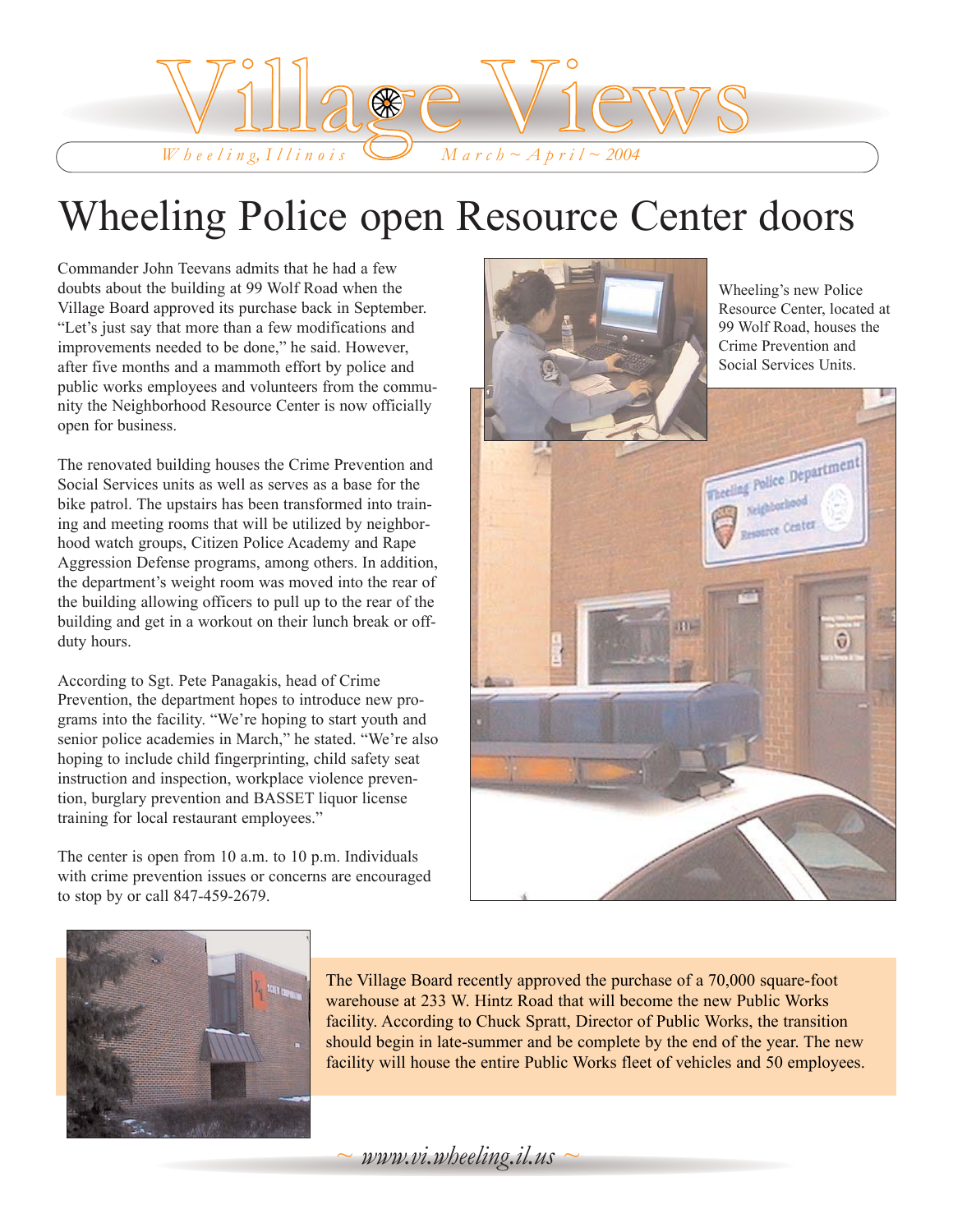# Fire Department offers spring fire safety tips

The arrival of spring usually brings with it the urge to clean up your home or business. This annual ritual also brings with it the unexpected risk of fire and injury if proper precautions are not taken. By following some basic safety tips, you can help to keep your home or business safe from fire, as well as avoid injury.

Do not pour snow blower fuel down the drain or sewer! Gasoline vapors can drift into your home, business, or other nearby buildings and cause an explosion. Pour the unused gasoline into the fuel tank of your car. It's safe to do, even if your gasoline is mixed with a small amount of engine oil.

Do not service lawn mowers, snow blowers, or motorcycles in a basement! Gasoline vapors are heavier than air and can be ignited by water heaters and clothes dryers. Only service these items outdoors and away from open flames and heat producing appliances.

When cleaning outside with power washers or running water, make sure all outside electrical appliances are protected and shut-off. If in doubt, turn off the associated circuit breaker before beginning your project. Failure to do so can result in electrocution!

When working outside on ladders, make sure the ladder is straight and firmly in contact with the ground to avoid falling. Use extreme caution when painting or cleaning around electrical service lines and keep aluminum ladders a minimum of 3 feet away to avoid electrocution!

Vacuum all smoke detectors and fire sprinkler heads. Do not paint over smoke detectors and fire sprinkler heads! The collection of dust and/or paint can delay or prevent the operation of these important fire safety tools. If your smoke detector is more than 10 years old (or if you don't know

how old it is), replace it with a new one. If your smoke detector is battery operated, when you change your clocks for spring, change your smoke detector batteries too!



Check the pressure gauge on your fire extinguishers. If the pressure gauge is not showing proper pressure in the fire extinguisher, have it professionally serviced or replace it. Businesses are required to annually have all fire extinguishers professionally serviced. If you need to buy a fire extinguisher, purchase units with an

"A", "B", and "C" rating since they can safely be used on a wide variety of fires.

Make sure your address numbers are visible both day and night and are not blocked by new growth from nearby bushes.

If a fire hydrant is in front of your home or business, please keep all landscaping a minimum of 15 feet away from the front and sides of the fire hydrant. Hidden fire hydrants result in delayed fire suppression and create additional risk to you, your family, or neighbors.

If a storm sewer is located in front of your home or business, please keep all landscaping debris off of the top grate. Failure to do so can cause heavy spring rains to not properly drain away subjecting your home or business to flooding.



The Village routinely sends 'Welcome Packets' to new residents of Wheeling highlighting school districts, places of worship, garbage pickup and other tidbits of useful information that can make your transition into your new home less stressful. Occasionally we may miss someone, so if you are a new resident to Wheeling and have not yet received a welcome packet, please call us at 459-2600 to request that we mail one to you.

*2 ~ www.vi.wheeling.il.us ~ 2*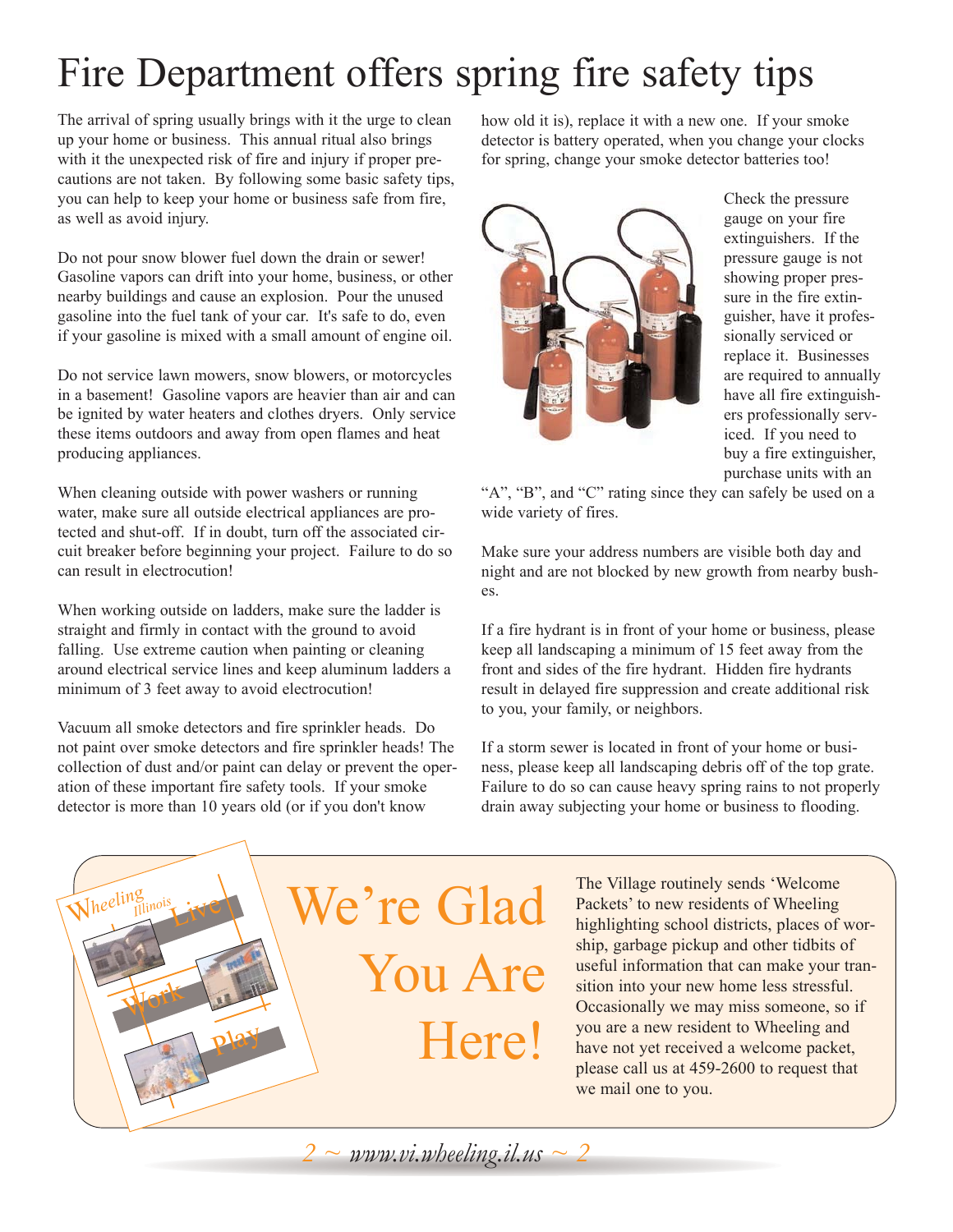## Village recognized by GFOA for fiscal responsibility

The Government Finance Officers Association of the United States and Canada (GFOA) recently awarded the Village of Wheeling with the GFOA's Distinguished Budget Presentation Award for its budget. The award represents a significant achievement for Wheeling as it reflects the commitment of the Village Board and staff to meet the highest principles of governmental budgeting. The recognition was for the Village's fiscal year that began May 1, 2003.

"We are obviously pleased and proud to be recognized by the GFOA for our efforts in creating and maintaining a fiscally responsible budget,"said Mike Mondschain, Village Finance Director. "This is the 17th consecutive year the Village has been recognized and only four organizations throughout the entire state have received this award more consecutive years than Wheeling."

Wheeling had to satisfy nationally recognized guidelines for effective budget presentation to be considered for the award. The GFOA determines how the overall budget serves as a policy document, financial plan, operations guide and communications device and must deem each component 'proficient.'

Since the inception of the GFOA's Distinguished Budget Presentation Awards Program in 1984, approximately 900 organizations have been honored. This awards program is the only national awards program in governmental budgeting.

*"This is the 17th consecutive year the Village has been recognized and only four organizations throughout the entire state have received this award more consecutive years than Wheeling.*"

Mike Mondschain Finance Director

# *Village hosts blood drive, encourages donations*

The Village of Wheeling will be hosting a blood drive March 10, 2004 at the Fire Station on Dundee Road adjacent to the Village Hall. The drive will run from 2 to 7 p.m.

Recently I heard from a friend who received his 2 gallon donor pin from LifeSource. He told me, "You know how important I feel blood donation is, but it really hit home a little over a year ago when my wife needed 5 transfusions and more than 12 pints over the course of our daughters birth. Then, our daughter needed it off and on during her 6 month stay in the hospital. Thanks to those who donated, both are doing well today. In fact, the other day we were out shopping and happened upon a mobile blood drive and we both donated."

You may not truly realize it when you make your donation, but the blood you give today will be there to help save someone's life tomorrow. In

turn, if you ever require blood transfusions at some time in your life (and 50 percent of us will), it will be there for you because someone donated to save yours.

Appointments are greatly appreciated for our blood drive and aid us in anticipating the number of people that will attend so that LifeSource can properly staff the event. It also helps us prevent too many people from showing up at the same time which has created long wait times periodically in the past. If you are planning on coming to donate , but are not able to set an appointment, please call so that you can find out when the hours with the shorter waits will be. For appointments or to let us know that you will walk-in, please call Mike Boyle at (847) 459-2621 or email him at mboyle@vi.wheeling.il.us.

We look forward to seeing you at our blood drive.

*3 ~ www.vi.wheeling.il.us ~ 3*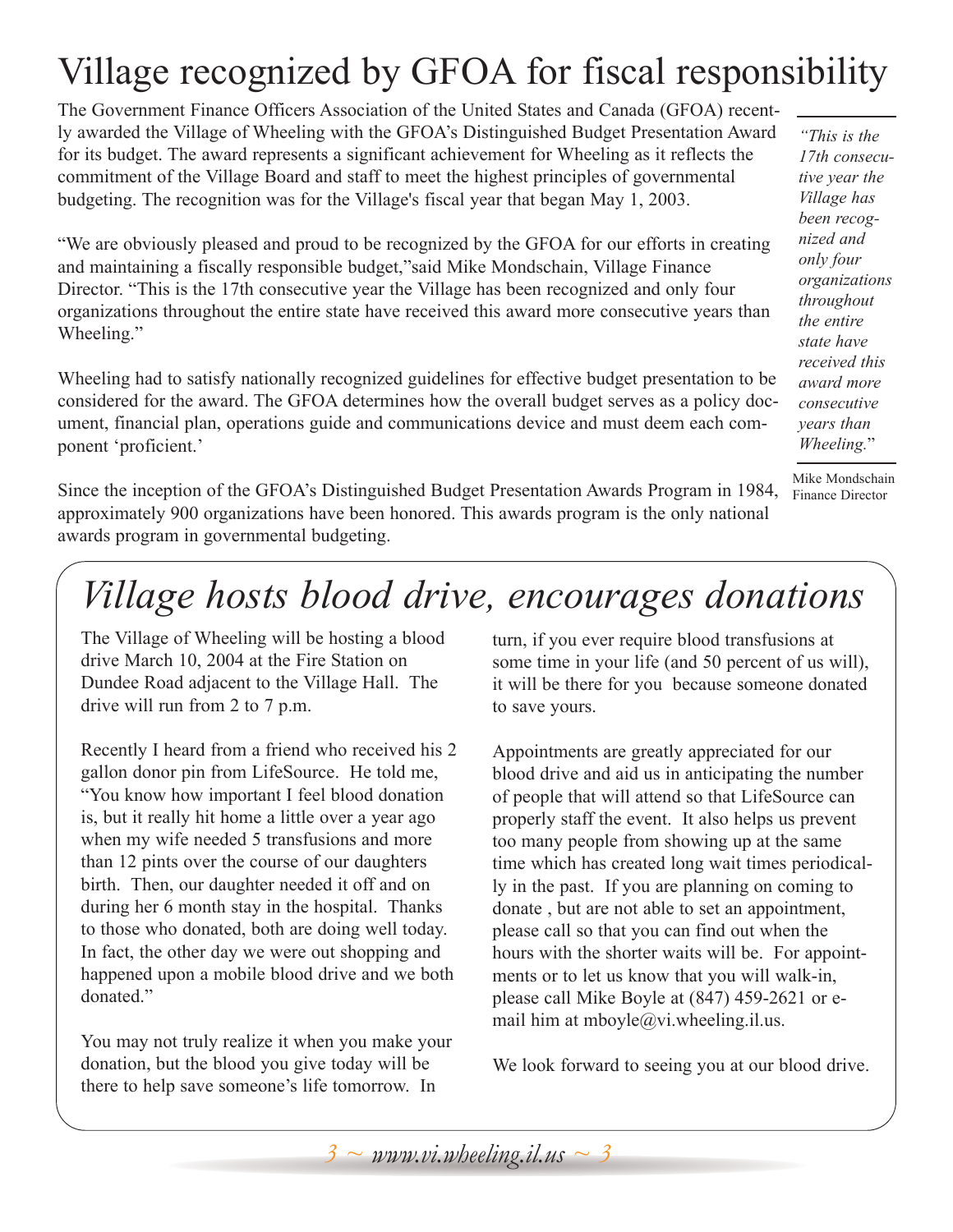

It is common knowledge that the Village President, Clerk and Board of Trustees are elected individuals entrusted with guiding the Village by voting yes or no on various issues. However, in addition to the eight elected positions, there are many volunteer commissions performing the 'behind-the-scenes' work enabling the Board to make the best decisions possible during Board meetings. Did you know that you can be involved with the future direction of your Village without running for office? Whether you are interested in future retail developments within Village boundaries or concerned about educating the public about health issues, there is probably an outlet for you to help enhance Wheeling. If you would like to become a commissioner, or want more information on various commissions, stop by Village Hall or call 847-255-2600. Current openings exist on the Plan, Senior Citizen and Economic Development Commissions as well as the Board of Health and Police Pension Board. All interested individuals must fill out an application that is available at Village Hall, 255 W. Dundee Road.

### Busy Season



Snow and fun may go hand-in-hand when referring to backyard snowball fights or skiing down the slopes, but the fun ceases when we're forced to drive in it. That's where the unsung heroes from Public Works come in. According to Jeff Kopper, Street Division Supervisor, more than 7,500 lane miles were plowed during seven full-scale plowing sessions and approximately 3,400,000 pounds or 1700 tons of salt were distributed on Village streets during 20 salting operations......all before the middle of February. And of course freezing temps mean water main breaks, but Scott Lark and his guys in the Water Division ensured that each of the 18 breaks were repaired before you could say, "Honey, we don't have any water pressure!"

### Village Engineering Department updates project list

The Dundee Road Pedestrian Overpass is scheduled for rehabilitative work this summer. Inasmuch as this work is in the Illinois Department of Transportation's (IDOT) Right-of-Way for Dundee Road, this requires a permit from IDOT.

The scope of work for the permit includes replacing the superstructure and enhancements to the existing abutments. The new superstructure is called a "Weathering Steel Bowstring Truss. It is similar to the bridge over Lake-Cook Road at the Forest Preserve. The IDOT permit will authorize daily single lane closures along Dundee Rd. between the hours of 9:00 a.m. and 3:00 p.m. to work on the abutments. Also included will be authorization to close Dundee Rd. completely for the weekend on two separate occasions - one to remove the existing superstructure and one to place the new superstructure.

This work is scheduled to begin following the end of the school year, around the second week of June - completion is scheduled for late July/early August.



 $4 \sim \text{www.vi.}$ *wheeling.il.us*  $\sim 4$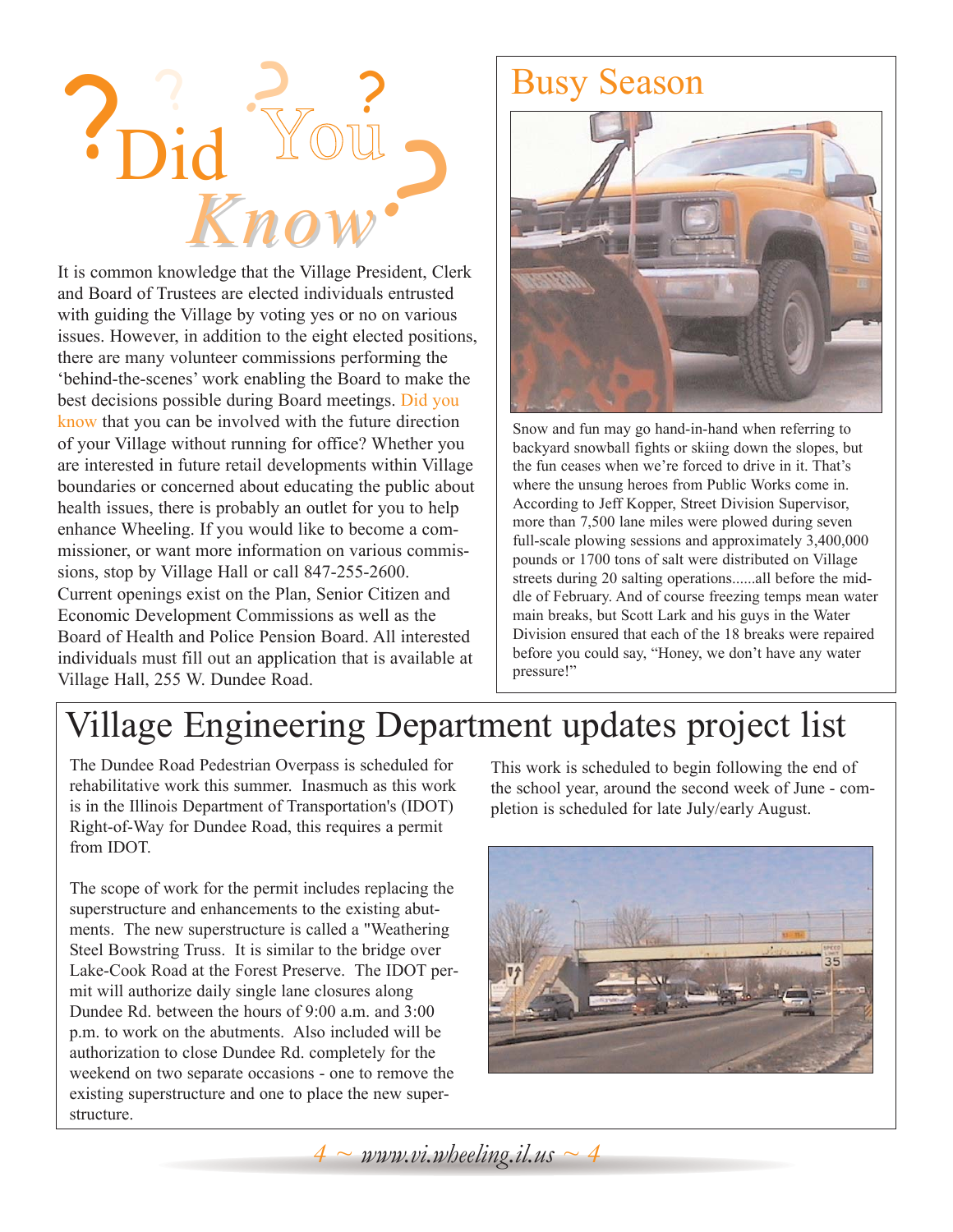

Pavilion Senior Center 199 N. First St. 847-459-2670

*The Wheeling Pavilion Center announces the following programs for area senior citizens in Wheeling and the nearby suburbs. Anyone 55-years-old or older is welcome to join the activities, volunteer to assist with them or share his or her talents with others.*

### Wanted: Anniversary/Birthday Celebrants

The Pavilion Senior Center is planning a very special third annual event for couples celebrating 50, 55, 60, 65 and 70 years of marriage anytime this year. Celebrants who were married between January 1 and December 31 1954, 1949, 1944, 1939 or 1934 will be honored along with along with anyone celebrating a 90th or 90+ birthday. This includes all precious diamond celebrants born 1914 or earlier.

We want to salute those who have weathered life's many storms and participated in the daily events of by-gone days. Anyone who can provide information about celebrants in either category is asked to call the Senior Pavilion Center at 847-459-2670.

### St. Patrick's Day Celebration

Celebrate the 'Wearin' of the Green' on the day that everyone becomes just a little bit Irish. The celebration begins at noon Thursday, March 11.

Enjoy a corned beef and cabbage lunch followed by the talents of Helen Donovan and the Musicmakers. Cost is \$9 for Pavilion Senior Members and \$14 for non-members/guests. Tickets are available at the center.

### Income Tax Assistance

Tax assistance is available Wednesdays, from March 3 through April 14. Appointments must be made and are on a first-come, first-served basis. You will need to bring all tax documents including a copy of your 2002 tax return as well as your Social Security card. Returns will be prepared free of charge for seniors who have low to moderate income not exceeding \$60,000 annually.

### AARP Defensive Driving

AARP Defensive Driving courses will be held from 9 a.m. to 1 p.m. Thursdays, March 4 and 11 at the Pavilion Senior Center. Successful completion of this two-day course could make you eligible for rate reductions on your car insurance.

### Senior Net Computer Classes

Registration for the second session of Senior Net runs from 9 to 11:30 a.m. Saturday, April 10 at the Pavilion Senior Center. This popular program is offered to help adults 50 years and older learn computer skills in a friendly atmosphere. All participants must be members of Senior Net, the national program, which requires a \$40 annual fee. Classes include, *Computer Fundamentals, Introduction to Computers, Word Processing (MS Word), America On Line (AOL), Spreadsheet, Genealogy, Print Shop, Quicken and The Internet.*

### Health Watch *Improving Your Quality of Life (Information courtesy of the Village of Wheeling Health Department)*

Spring has long been the time of year for annual cleaning projects around our homes. However, when it comes to safe food handling, everything that comes in contact with food must be kept clean all year long. Cleanliness is a major factor in preventing food-borne illness. Everything that touches food should be clean. The following are steps you can take to prevent foodborne illness by safely handling food in your home:

\*Always wash your hands with hot, soapy water before and after handling food.

\*If you hands have any kind of skin abrasion, cut or infection, cover the area with a clean bandage before handling or preparing food.

\*Thoroughly wash, with hot soapy water, all surfaces that come in contact with raw meat, poultry, seafood and eggs before

moving on to the next step in food preparation. Keep other surfaces such as faucets, counter tops and cutting boards clean.

\*When using a food thermometer, it is important to wash the probe after each use with hot, soapy water before reinserting it into a food.

\*Keep the refrigerator clean by wiping up spills immediately.

\*Keep pets, household cleaners and other chemicals away from food and surfaces used for food.

Because bacteria are everywhere, cleanliness is a major factor in preventing food-borne illness. By keeping everything clean that comes in contact with food you can be assured you are doing your best to fight bacteria in your kitchen.

 $5 \sim$  *www.vi.wheeling.il.us*  $\sim$  5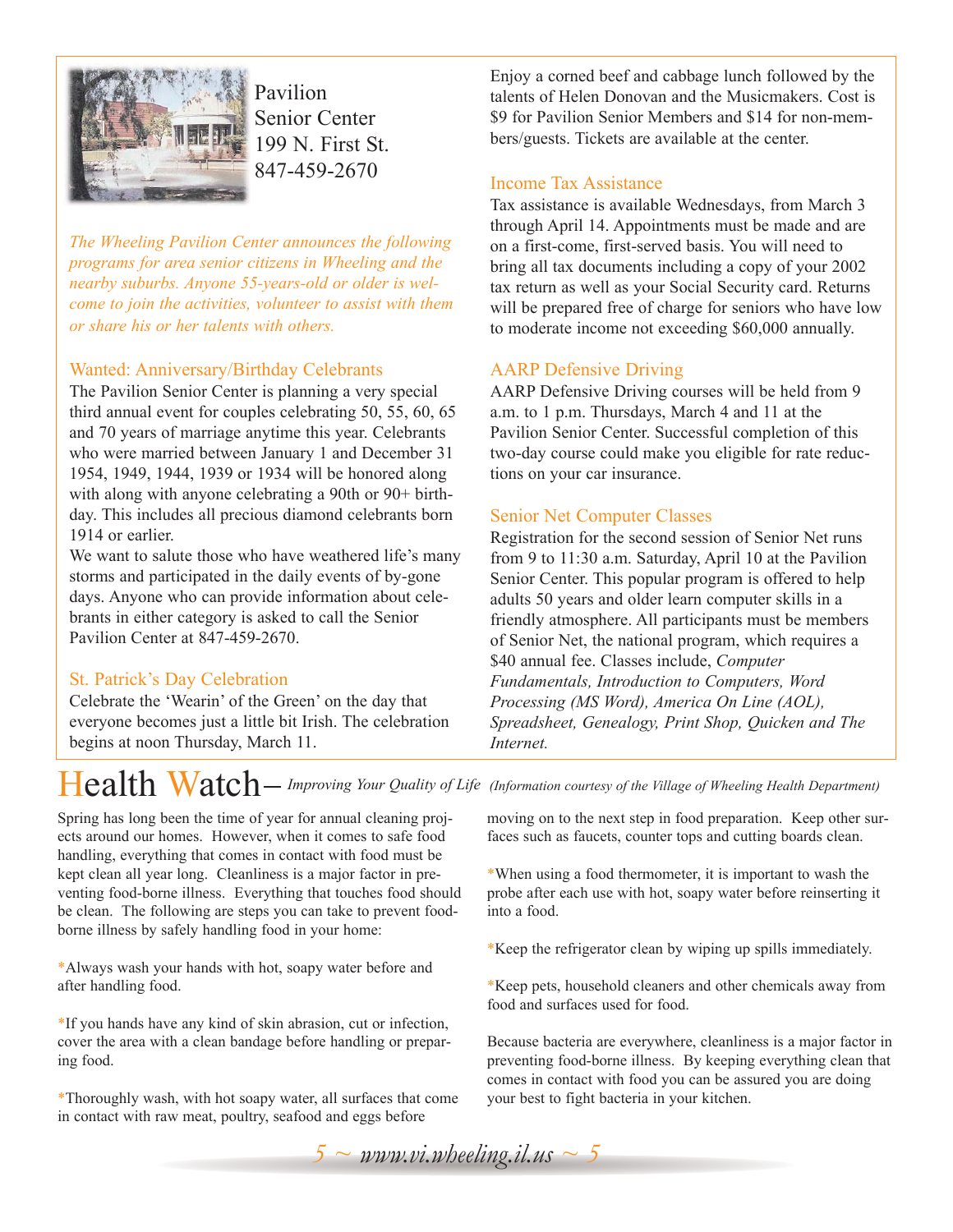

### Recent developments continue transformation of Village

Whether you've lived in Wheeling all of your life or are a recent move-in, it's easy to tell that Wheeling continues to evolve into a 'Community of Choice.' You've probably noticed the glistening new condos and townhomes along Route 83 and Milwaukee Avenue, but Wheeling has also welcomed numerous businesses to town over the last several months. FedEx Ground opened its doors on Wolf Road and Hotel Laundry Services expanded its services during the last year. Pete Miller's Seafood and Prime Steak made an outstanding addition to Restaurant Row. A new retail site, Northstar Plaza, (pictured below) on Milwaukee Avenue is slated to open its doors by early summer. Among the new residential sites that are currently under construction are Astor Place and Prairie Park (both pictured above) that feature luxury townhouses and condominiums. These are just a few examples of why 2004 will continue to bring new and exciting changes to our Village.



Astor Place (left) and Prairie Park (right) are two of the residential developments that are currently under construction in Wheeling. The two developments consist of luxury townhomes and condos.





Pete Miller's assumed its place along Restaurant Row. It is not only renowned for its steaks and seafood, but for live jazz every weekend.



FedEx Ground and Hospital Laundry Services both opened their doors during the last several months and the new Northstar Plaza is scheduled for completion by this summer.



 $6 \sim$  *www.vi.wheeling.il.us*  $\sim$  6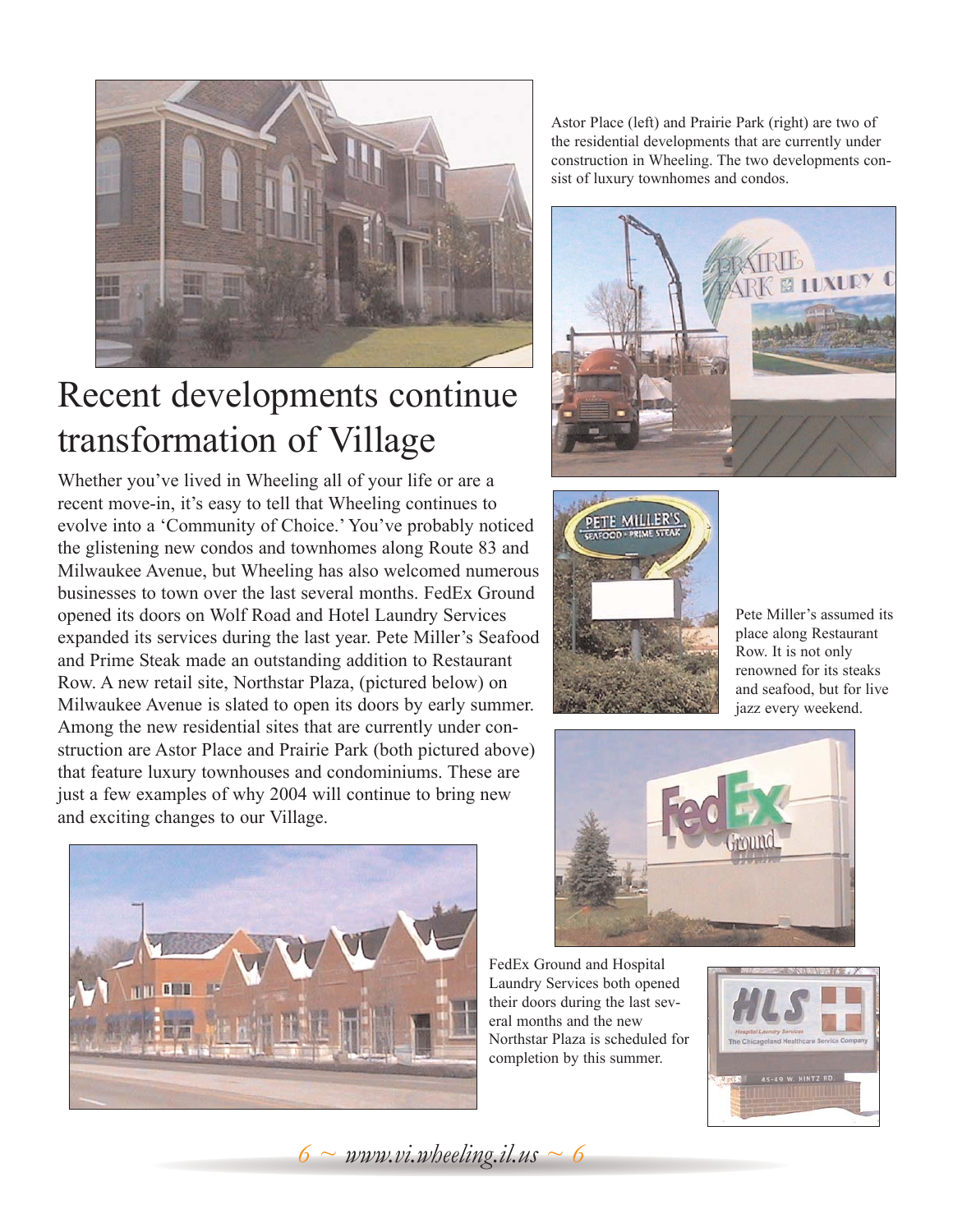# *News You Can Use*

*S*peak ou*T*

This is your opportunity to communicate with Wheeling elected officials and administrators. Your advice, suggestions, questions and opinions are appreciated and will receive a response if desired. Please complete this form, detach and return to:

Village Manager Village of Wheeling 255 W. Dundee Road Wheeling, IL 60090

### ATTEND PUBLIC **MEETINGS**

Residents are invited to attend public meetings of Village Boards and Commissions. Most meet in the Village Hall Councilroom unless otherwise noted here.

A 25 percent Senior Citizen Discount for garbage pick-up is available to households composed of one or two senior adults where at least one member of the household is at least 65-years-old and is the primary home occupant. Applications are available at Village Hall, 255 W. Dundee Road. A copy of your drivers license, state identification or birth certificate is required along with a copy of your most recent Waste Management bill. Copies of these documents can be made at Village Hall. If you have any questions, contact Dianne Anderson at 847-459-2960.

### Regularly Scheduled Meetings

Village Board - Every Monday, 7:30 p.m.

### Plan Commission -

2nd & 4th Thursdays of the month, 7 p.m.

### Board of Health -

4th Tuesday, every other month, 7 p.m.

#### Human Rights Commission -

1st Tuesday of the month, 7:15 p.m., south half of Village Hall lunchroom.

Senior Citizens Commission - 3rd Monday of the month, 10 a.m., south half of Village Hall lunchroom

### Fire and Police Commission -

3rd Wednesday of the Month, 2 p.m., Fire Department Training Room

### Palwaukee Airport Commission -

3rd Wednesday each month, Committee of the Whole, 7 p.m.; Regular meeting, 8 p.m., Airport Offices, 1020 S. Plant Road.

### Economic Development Commission -

1st Tuesday of the month, 7:30 a.m., south half of Village Hall lunchroom

#### Special Events Commission -

2nd Wednesday each month, 7:30 p.m., south half of Village Hall lunchroom

*7 ~ www.vi.wheeling.il.us ~ 7*